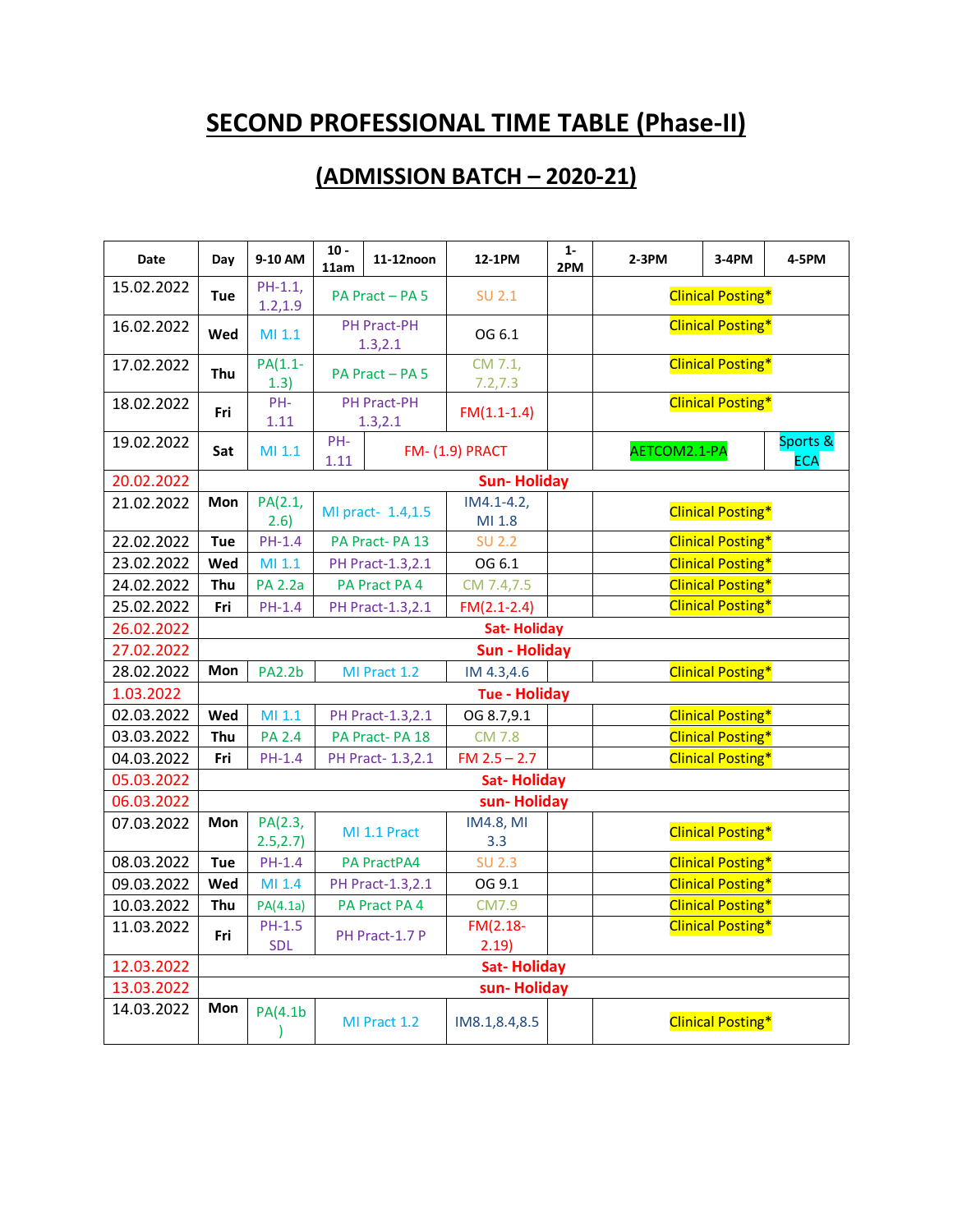| Date       | Day        | 9-10 AM           | $11-$<br>$10 - 11$ am<br>12noon     | 12-1PM                         | $1-2PM$            | 2-3PM        | 3-4PM                    | 4-5PM        |
|------------|------------|-------------------|-------------------------------------|--------------------------------|--------------------|--------------|--------------------------|--------------|
| 15.03.2022 | Tue        | PH-1.5            | PA Pract - PA 18                    | <b>SU 3.1</b>                  |                    |              | <b>Clinical Posting*</b> |              |
| 16.03.2022 | Wed        | MI.1              | PH Pract-SDL                        | OG9.5                          |                    |              | <b>Clinical Posting*</b> |              |
| 17.03.2022 | Thu        | <b>PA 23</b>      | <b>PA Pract</b>                     | CM 6.4<br>(part II)            |                    |              | <b>Clinical Posting*</b> |              |
| 18.03.2022 |            |                   |                                     |                                | <b>Fri-Holiday</b> |              |                          |              |
| 19.03.2022 |            |                   |                                     |                                | <b>Sat-Holiday</b> |              |                          |              |
| 20.03.2022 |            |                   |                                     |                                | <b>Sun-Holiday</b> |              |                          |              |
| 21.03.2022 | Mon        | PA(9.1)M<br>11.7  | MI Pract 1.2                        | IM 8.1,<br>8.4,8.5             |                    |              | <b>Clinical Posting*</b> |              |
| 22.03.2022 | Tue        | PH-<br>1.59,1.60  | <b>PA Pract</b>                     | <b>SU 5.1</b>                  |                    |              | <b>Clinical Posting*</b> |              |
| 23.03.2022 | Wed        | MI 1.1            | PH Pract-1.7                        | OG 9.5                         |                    |              | <b>Clinical Posting*</b> |              |
| 24.03.2022 | Thu        | PA(23)            | <b>PA Pract</b>                     | CM 6.2                         |                    |              | <b>Clinical Posting*</b> |              |
| 25.03.2022 | Fri        | PH-<br>1.63,1.64  | PH Pract-1.11 SGD                   | $FM(1.6-$<br>1.8)              |                    |              | <b>Clinical Posting*</b> |              |
| 26.03.2022 |            |                   |                                     |                                | <b>Sat-Holiday</b> |              |                          |              |
| 27.03.2022 |            |                   |                                     |                                | Sun - Holiday      |              |                          |              |
| 28.03.2022 | Mon        | PA(9.3)           | MI8.5,8.6,8.7 (SGD),<br>8.7 PRACT.) | IM 8.7                         |                    |              | <b>Clinical Posting*</b> |              |
| 29.3.2022  | Tue        | PH-1.14           | <b>PA Pract</b>                     | SU 5.1                         |                    |              | <b>Clinical Posting*</b> |              |
| 30.3.2022  | Wed        | MI 1.1            | PH Pract-1.3                        | OG 9.3                         |                    |              | <b>Clinical Posting*</b> |              |
| 31.3.2022  | Thu        | PA(7.2)           | <b>PA Pract</b>                     | CM 6.3                         |                    |              | <b>Clinical Posting*</b> |              |
| 1.04.2022  |            |                   |                                     |                                | <b>Fri-Holiday</b> |              |                          |              |
| 02.04.2022 | Sat        | MI 1.8            | PH-1.42                             | CM3.7/6.2 SGT-<br><b>PRACT</b> |                    | AETCOM2.1-PA |                          | Sports & ECA |
| 03.04.2022 |            |                   |                                     |                                | <b>Sun-Holiday</b> |              |                          |              |
| 04.04.2022 | Mon        | PA(7.2)           | MI 1.1 (SDL)1.2<br>(PRACT.)         | <b>IM 8.8</b>                  |                    |              | <b>Clinical Posting*</b> |              |
| 05.04.2022 | Tue        | PH-1.42           | <b>PA Pract</b>                     | SU 9.1                         |                    |              | <b>Clinical Posting*</b> |              |
| 06.04.2022 | Wed        | MI 1.8            | PH Pract-1.4 SGD                    | OG 9.3                         |                    |              | <b>Clinical Posting*</b> |              |
| 07.04.2022 | Thu        | PA(9.6)<br>MI1.10 | <b>PA Pract</b>                     | <b>CM 5.2</b>                  |                    |              | <b>Clinical Posting*</b> |              |
| 08.04.2022 | Fri        | PH-1.25           | PH Pract-1.11 SGD                   | $FM(1.9-$<br>1.11)             |                    |              | <b>Clinical Posting*</b> |              |
| 09.04.2022 |            |                   |                                     |                                | <b>Sat-Holiday</b> |              |                          |              |
| 10.04.2022 |            |                   |                                     |                                | sun-Holiday        |              |                          |              |
| 11.04.2022 | Mon        | PA(9.6)           | MI Pract 1.2                        | IM 8.6                         |                    |              | <b>Clinical Posting*</b> |              |
| 12.04.2022 | <b>Tue</b> | PH1.42            | <b>PA Pract</b>                     | SU 9.2                         |                    |              | <b>Clinical Posting*</b> |              |
| 13.04.2022 | Wed        | MI 1.8            | PH Pract-1.8                        | OG 13.1                        |                    |              | <b>Clinical Posting*</b> |              |
| 14.04.2022 |            |                   |                                     |                                | <b>Thu-Holiday</b> |              |                          |              |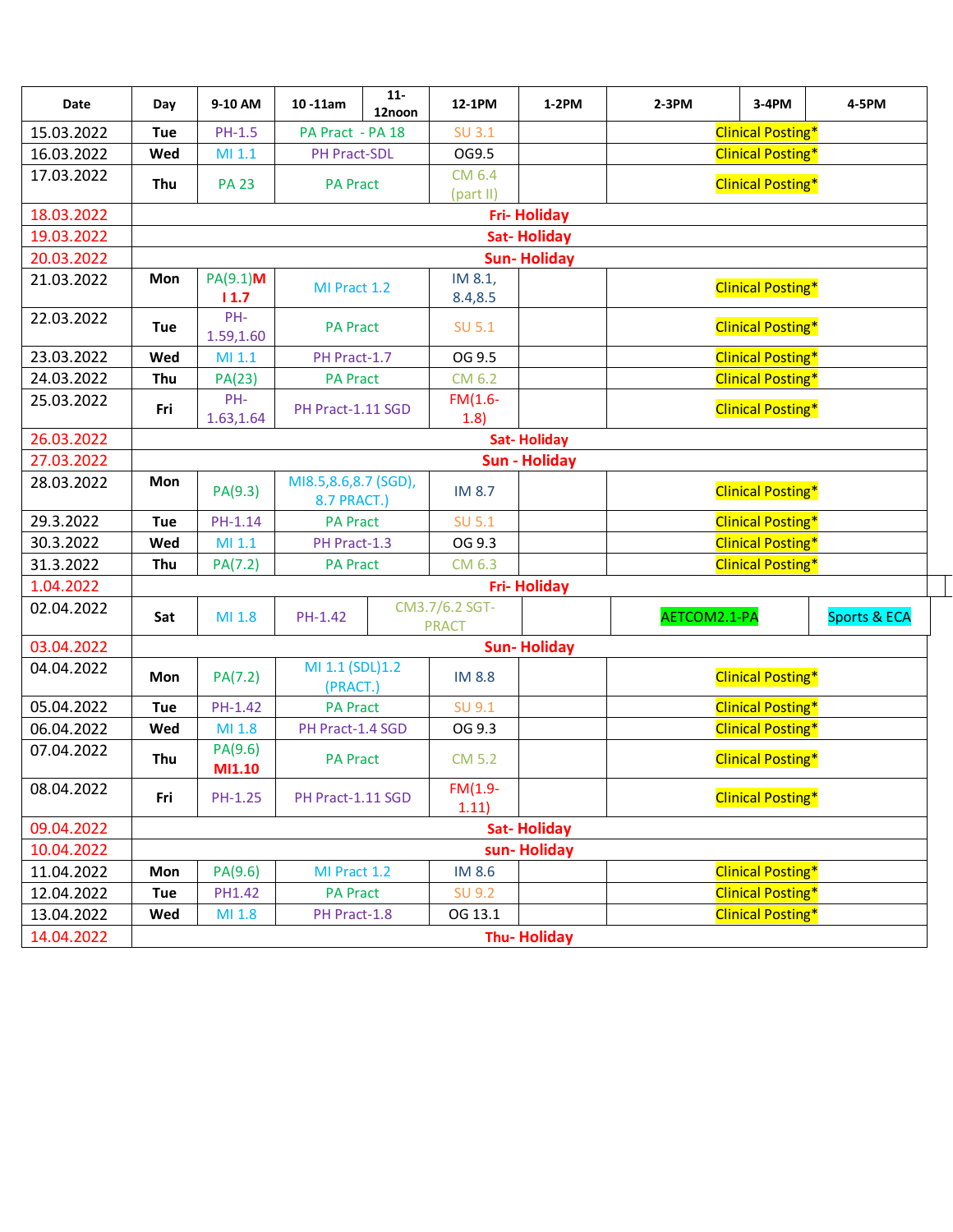| Date       | Day        | $9-10am$                             | 10-11am                  | $11 -$<br>12noon                         | $12-1pm$                      | $1 -$<br>2pm | $2-3pm$ | $3-4pm$                  |                  | 4-5pm                  |
|------------|------------|--------------------------------------|--------------------------|------------------------------------------|-------------------------------|--------------|---------|--------------------------|------------------|------------------------|
| 15.04.2022 |            |                                      |                          |                                          | <b>Fri-Holiday</b>            |              |         |                          |                  |                        |
| 16.04.2022 | Sat        | MI 1.8                               | PH-1.44                  |                                          | Pract FM (2.25-2.30           |              |         | AETCOM2.2-PA             |                  | Sports &<br><b>ECA</b> |
| 17.04.2022 |            |                                      |                          |                                          | sun-Holiday                   |              |         |                          |                  |                        |
| 18.04.2022 | Mon        | PA(7.3,7.4)                          | MI8.5,8.6,8.7 (SGD), 8.7 | PRACT.)                                  | IM 17.1                       |              |         | <b>Clinical Posting*</b> |                  |                        |
| 19.04.2022 | Tue        | PH-1.44                              |                          | <b>PA Pract</b>                          | SU 10.1                       |              |         | <b>Clinical Posting*</b> |                  |                        |
| 20.04.2022 | Wed        | MI 1.8                               |                          | PH Pract-1.8                             | OG 13.1                       |              |         | <b>Clinical Posting*</b> |                  |                        |
| 21.04.2022 | Thu        | PA(7.3,7.4                           |                          | <b>PA Pract</b>                          | <b>CM 5.4</b>                 |              |         | <b>Clinical Posting*</b> |                  |                        |
| 22.04.2022 | Fri        | PH-1.25                              |                          | PH Pract-1.13                            | <b>FM 2.20</b>                |              |         | <b>Clinical Posting*</b> |                  |                        |
| 23.04.2022 |            |                                      |                          |                                          | <b>Sat-Holiday</b>            |              |         |                          |                  |                        |
| 24.04.2022 |            |                                      |                          |                                          | sun-Holiday                   |              |         |                          |                  |                        |
| 25.04.2022 | Mon        | PA(18.1)                             |                          | MI Pract 1.2                             | <b>IM 5.6 PA</b><br>25.5      |              |         | <b>Clinical Posting*</b> |                  |                        |
| 26.04.2022 | Tue        | PH1.44                               |                          | <b>PA Pract</b>                          | SU 11.1                       |              |         | <b>Clinical Posting*</b> |                  |                        |
| 27.04.2022 | Wed        | MI 1.8                               |                          | PH Pract-1.8                             | OG 13.1                       |              |         | <b>Clinical Posting*</b> |                  |                        |
| 28.04.2022 | Thu        | PA(18.2)                             |                          | <b>PA Pract</b>                          | <b>CM 5.5</b>                 |              |         | <b>Clinical Posting*</b> |                  |                        |
| 29.4.2022  | Fri        | PH-1.42                              |                          | PH Pract-1.13                            | FM(2.21)                      |              |         | <b>Clinical Posting*</b> |                  |                        |
| 30.4.2022  | Sat        | MI 1.10<br><b>PA 9.2</b>             | PH-1.14                  |                                          | Pract FM (2.25-2.30           |              |         | AETCOM2.2-PA             |                  | Sports &<br><b>ECA</b> |
| 1.05.2022  |            |                                      |                          |                                          | sun-Holiday                   |              |         |                          |                  |                        |
| 02.05.2022 | Mon        | PA(7.5)                              |                          | MI Pract 1.2                             | IM 5.6                        |              |         | <b>Clinical Posting*</b> |                  |                        |
| 03.05.2022 |            |                                      |                          |                                          | <b>Tue-Holiday</b>            |              |         |                          |                  |                        |
| 04.05.2022 | Wed        | MI 1.10 PA<br>9.4                    |                          | PH Pract-1.9                             | OG 4.1                        |              |         | <b>Clinical Posting*</b> |                  |                        |
| 05.05.2022 | Thu        | PA(11.3)                             |                          | <b>PA Pract</b>                          | CM 3.7(1)                     |              |         | <b>Clinical Posting*</b> |                  |                        |
| 06.05.2022 | Fri        | PH-5.1                               |                          | PH Pract-SEMINAR                         | FM(2.21)                      |              |         | <b>Clinical Posting*</b> |                  |                        |
| 07.05.2022 | Sat        | MI 1.10                              | PH-1.25                  |                                          | CM3.7/6.4SGT-<br>PRACT(IM/PE) |              |         | AETCOM2.3-MI             |                  | Sports &<br><b>ECA</b> |
| 08.05.2022 |            |                                      |                          |                                          | sun-Holiday                   |              |         |                          |                  |                        |
|            |            |                                      |                          |                                          | <b>ANAEMIA BLOCK</b>          |              |         |                          |                  |                        |
| 09.05.2022 | <b>Mon</b> | IM 8.1,<br>8.4,8.5                   | IM<br>9.11,9.12          | PA<br>13.3,13.4<br><b>IM</b><br>9.1, 9.2 | PA 16.1,16.2                  |              | MI 2.4  |                          | MI<br>18.8       | PH 1.35                |
| 10.05.2022 | <b>Tue</b> | <b>SU 4.1</b>                        | SU 5.1                   | PH 1.10,                                 | PH 1.35                       |              | PA 9.5  |                          | <b>PA</b><br>9.7 | MI 1.8                 |
| 11.05.2022 | <b>Wed</b> | OG 12.2                              | OG 9.5                   | MI 12.4                                  | PA 16.3,16.4                  |              |         | PH PRACTICAL PH1.35      |                  |                        |
| 12.05.2022 | Thu        | PA 15.1,<br>15.2,15.4 IM<br>9.7, 9.8 | PA 14.1,<br>14.2         | PH 1.35                                  | CM 5.1                        |              |         | PA PRACTICAL PA18, PA14  |                  |                        |
| 13.05.2022 | Fri        | PH 1.10                              | PH 1.14                  | MI 2.4                                   | CM 5.3                        |              |         | MI PRACTICAL MI 2.4      |                  |                        |
| 14.05.2022 |            |                                      |                          |                                          | <b>Sat-Holiday</b>            |              |         |                          |                  |                        |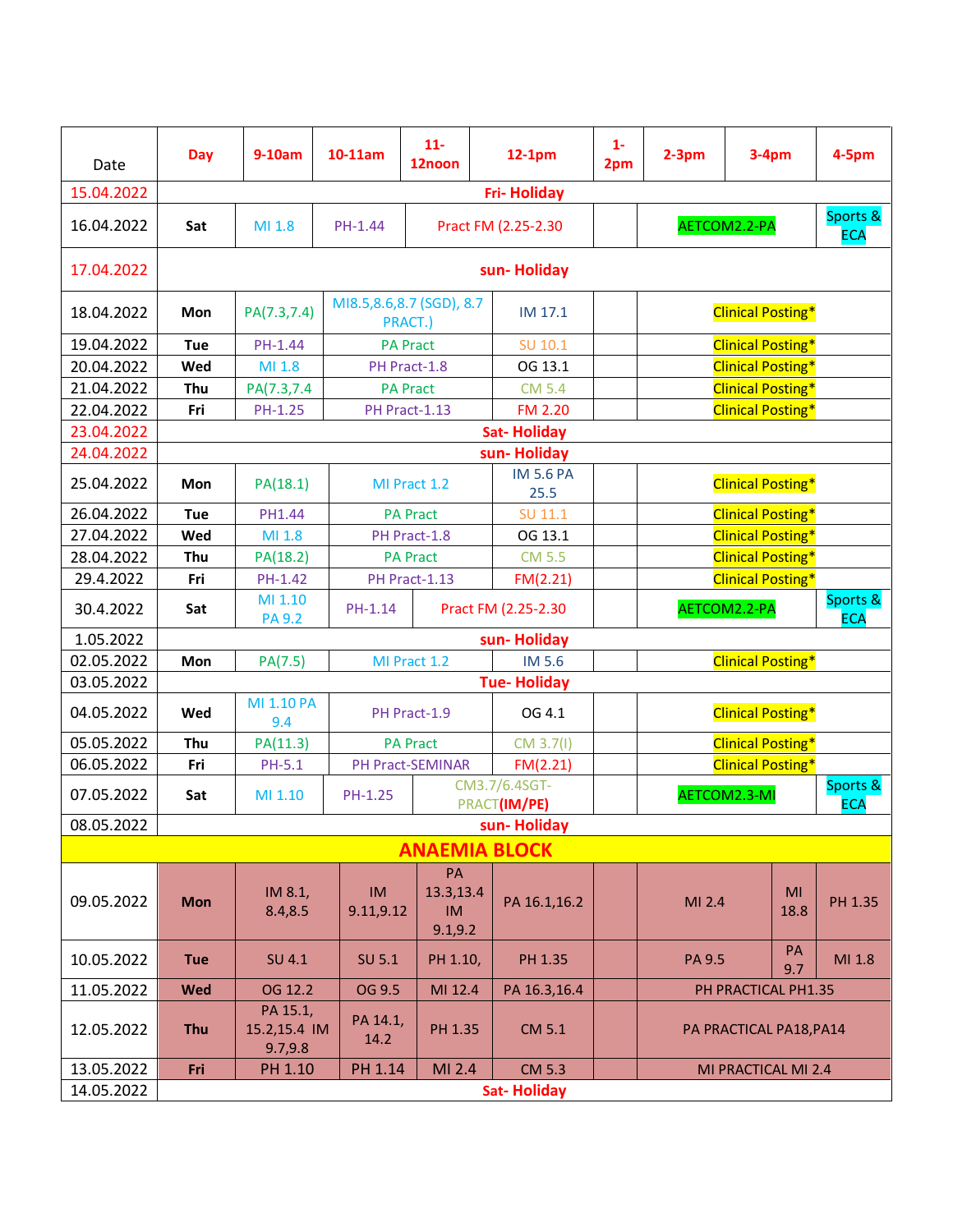| Date                     | Day        | 9-10 AM               | $10 -$<br>11am | 11-12noon                        | 12-1PM                                             | 1-2PM | $2-3PM$                                              | $3-$<br>4PM              | 4-5PM      |  |  |
|--------------------------|------------|-----------------------|----------------|----------------------------------|----------------------------------------------------|-------|------------------------------------------------------|--------------------------|------------|--|--|
| 15.05.2022               |            |                       |                |                                  | <b>Sun-Holiday</b>                                 |       |                                                      |                          |            |  |  |
| 16.05.2022               |            |                       |                |                                  | <b>Mon-Holiday</b>                                 |       |                                                      |                          |            |  |  |
| 17.05.2022               | <b>Tue</b> |                       |                |                                  | 1st internal examination PATHOLOGY, MICROBIOLOGY & |       |                                                      |                          |            |  |  |
| 18.05.2022               | Wed        |                       |                |                                  |                                                    |       |                                                      |                          |            |  |  |
| 19.05.2022               | Thu        |                       |                |                                  | <b>PHARMACOLOGY (Theory &amp; Practical)</b>       |       |                                                      |                          |            |  |  |
| 20.05.2022               | Fri        | PH-5.1                |                | PH Pract-SEMINAR                 | FM(2.21)                                           |       | <b>Clinical Posting*</b>                             |                          |            |  |  |
| 21.05.2022               | Sat        | MI 1.10               | PH-            |                                  | Pract FM (2.25-2.30                                |       | AETCOM2.2-PA                                         |                          | Sports &   |  |  |
|                          |            | <b>PA 9.2</b>         | 1.14           |                                  |                                                    |       |                                                      |                          | <b>ECA</b> |  |  |
| 22.05.2022               |            |                       |                |                                  | <b>Sun - Holiday</b>                               |       |                                                      |                          |            |  |  |
| 23.05.2022               | Mon        | PA(22.1)              |                | MI Pract 1.2                     | <b>IM 5.6 PA</b>                                   |       |                                                      | <b>Clinical Posting*</b> |            |  |  |
| 24.05.2022               |            |                       |                |                                  | 25.5                                               |       |                                                      |                          |            |  |  |
| 25.05.2022               | <b>Tue</b> | <b>PH1.44</b>         |                | <b>PA Pract</b>                  | SU 11.1                                            |       |                                                      | <b>Clinical Posting*</b> |            |  |  |
|                          | Wed        | MI 1.8                |                | PH Pract-1.8                     | OG 13.1                                            |       |                                                      | <b>Clinical Posting*</b> |            |  |  |
| 26.05.2022<br>27.05.2022 | Thu<br>Fri | PA(22.2)<br>PH-1.42   |                | <b>PA Pract</b><br>PH Pract-1.13 | <b>CM 5.5</b>                                      |       | <b>Clinical Posting*</b><br><b>Clinical Posting*</b> |                          |            |  |  |
| 28.05.2022               |            |                       |                |                                  | FM(2.21)                                           |       |                                                      |                          |            |  |  |
|                          |            | <b>Sat-Holiday</b>    |                |                                  |                                                    |       |                                                      |                          |            |  |  |
| 29.05.2022               |            | sun-Holiday           |                |                                  |                                                    |       |                                                      |                          |            |  |  |
| 30.05.2022               |            |                       |                |                                  | <b>Mon-Holiday</b>                                 |       |                                                      |                          |            |  |  |
| 31.05.2022<br>1.06.2022  | <b>Tue</b> | PH-1.16 (L)<br>MI 1.8 |                | <b>PA Pract</b>                  | SU 12.3<br>OG 7.1                                  |       | <b>Clinical Posting*</b><br><b>Clinical Posting*</b> |                          |            |  |  |
| 02.06.2022               | wed<br>Thu | PA(21.2)              |                | PH Pract-1.10<br><b>PA Pract</b> | CM3.1                                              |       | <b>Clinical Posting*</b>                             |                          |            |  |  |
| 03.06.2022               | Fri        | PH-1.16               |                | PH Pract-1.14 SGD                | FM(2.20-2.21)                                      |       |                                                      | <b>Clinical Posting*</b> |            |  |  |
| 04.06.2022               |            | MI 1.1                | PH-            |                                  |                                                    |       |                                                      |                          | Sports &   |  |  |
|                          | Sat        | (SGD)                 | 1.16           |                                  | CM3.7/6.4SGT- PRACT(IM/PE)                         |       | AETCOM2.3-MI                                         |                          | <b>ECA</b> |  |  |
| 05.06.2022               |            |                       |                |                                  | sun-Holiday                                        |       |                                                      |                          |            |  |  |
| 06.06.2022               | Mon        | PA(21.3)              |                | MI Pract 1.2                     | IM 6.13                                            |       |                                                      | <b>Clinical Posting*</b> |            |  |  |
| 07.06.2022               | <b>Tue</b> | PH-1.17               |                | <b>PA Pract</b>                  | <b>SU 3.1</b>                                      |       |                                                      | <b>Clinical Posting*</b> |            |  |  |
| 08.06.2022               | Wed        | MI 1.8                |                | PH Pract-1.12                    | OG8.1                                              |       |                                                      | <b>Clinical Posting*</b> |            |  |  |
| 09.06.2022               | Thu        | PA(21.4,21.5)         |                | PA Pract 10.1                    | <b>CM3.4</b>                                       |       |                                                      | <b>Clinical Posting*</b> |            |  |  |
| 10.06.2022               | Fri        | PH-1.18               |                | PH Pract-1.14 SGD                | FM 2.23-2.24<br>$-SDL$                             |       |                                                      | <b>Clinical Posting*</b> |            |  |  |
| 11.06.2022               |            |                       |                |                                  | <b>Sat-Holiday</b>                                 |       |                                                      |                          |            |  |  |
| 12.06.2022               |            |                       |                |                                  | sun-Holiday                                        |       |                                                      |                          |            |  |  |
| 13.06.2022               | Mon        | PA(21.3)              |                | MI Pract 1.2                     | IM 6.13                                            |       |                                                      | <b>Clinical Posting*</b> |            |  |  |
| 14.06.2022               |            |                       |                |                                  | <b>Tue-Holiday</b>                                 |       |                                                      |                          |            |  |  |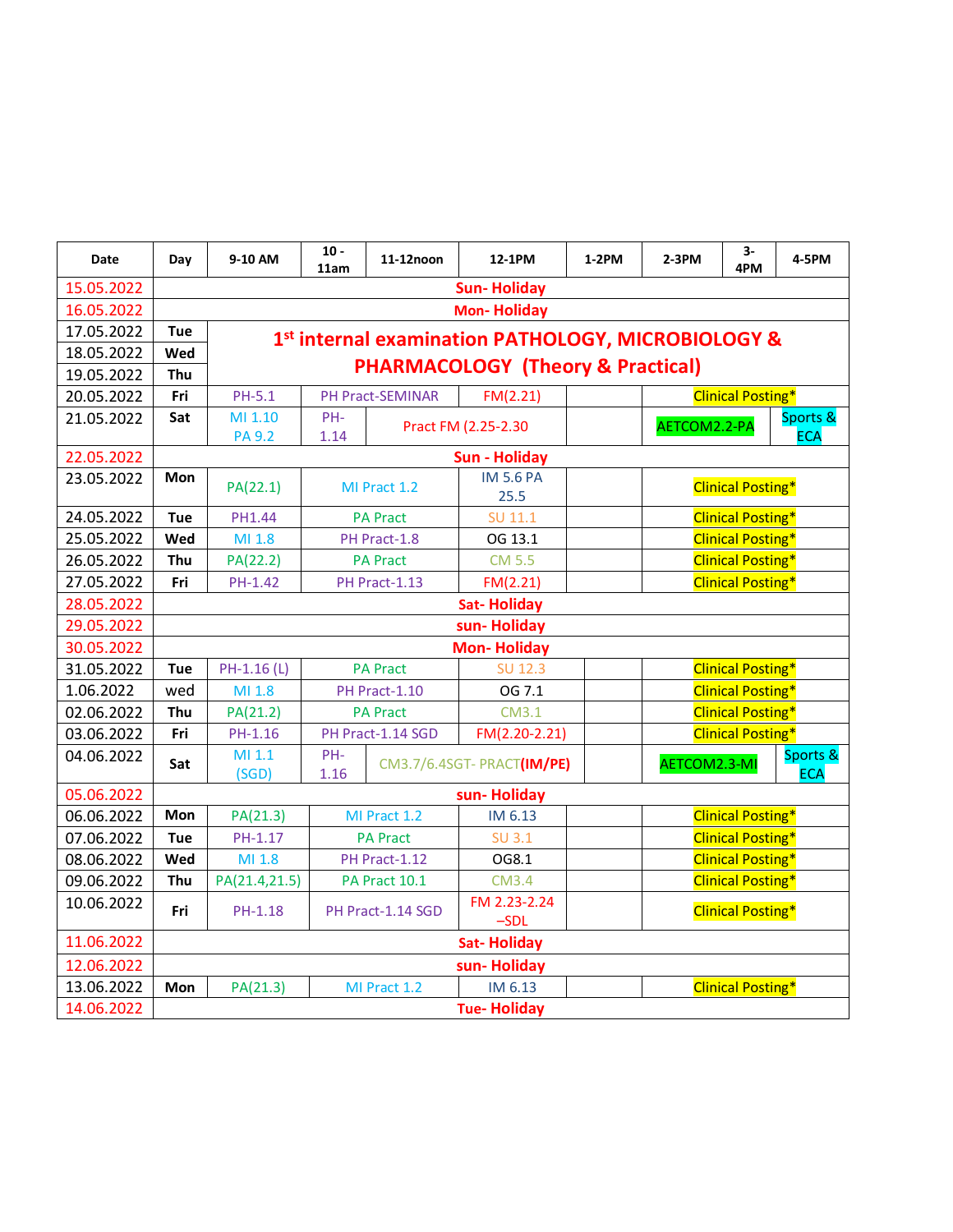## **SECOND PROFESSIONAL PHASE – II (ADMISSION BATCH – 2020-21)**

### **(15THJUNE – 14 TH JULY)**

| <b>Date</b> | Day        | 9-10 AM           | $10 -$<br>11am                                        |                 | $11-$<br>12noon | 12-1PM                          | $1 -$<br>2PM | $2-3PM$                  | $3-4PM$                  | 4-5PM                  |
|-------------|------------|-------------------|-------------------------------------------------------|-----------------|-----------------|---------------------------------|--------------|--------------------------|--------------------------|------------------------|
| 15.06.2022  |            |                   |                                                       |                 |                 | <b>Wed-Holiday</b>              |              |                          |                          |                        |
| 16.06.2022  | Thu        | PA(22.4)          |                                                       | <b>PA Pract</b> |                 | <b>CM3.4</b>                    |              |                          | <b>Clinical Posting*</b> |                        |
| 17.06.2022  | Fri        | PH-.19            | PH Pract-1.31 SGD                                     |                 |                 | $FM(3.1-3.4)$                   |              |                          | <b>Clinical Posting*</b> |                        |
| 18.06.2022  | Sat        | M11.1             | PH-1.18                                               |                 |                 | Pract FM-(2.31-2.33))           |              | AETCOM2.4-MI             |                          | <b>Sports</b><br>& ECA |
| 19.06.2022  |            |                   |                                                       |                 |                 | Sun - Holiday                   |              |                          |                          |                        |
| 20.06.2022  | Mon        | PA(10.1,10.4)     | MI Pract 2.5,2.6                                      |                 |                 | IM6.16                          |              | <b>Clinical Posting*</b> |                          |                        |
| 21.06.2022  | Tue        | PH-1.19           |                                                       | PA Pract10.1    |                 | SU 3.1                          |              | <b>Clinical Posting*</b> |                          |                        |
| 22.06.2022  | Wed        | MI 2.5,2.6        |                                                       | PH Pract-1.12   |                 | OG 9.1                          |              | <b>Clinical Posting*</b> |                          |                        |
| 23.06.2022  | Thu        | PA(24.1)          |                                                       | <b>PA Pract</b> |                 | <b>CM3.4</b>                    |              | <b>Clinical Posting*</b> |                          |                        |
| 24.06.2022  | Fri        | PH-1.19           | PH Pract-1.13 SGD                                     |                 |                 | FM(2.34-<br>2.35)               |              | <b>Clinical Posting*</b> |                          |                        |
| 25.06.2022  |            |                   |                                                       |                 |                 | <b>Sat-Holiday</b>              |              |                          |                          |                        |
| 26.06.2022  |            |                   |                                                       |                 |                 | sun-Holiday                     |              |                          |                          |                        |
| 27.06.2022  | Mon        | PA(22.5)          | MI 8.15,3.4(SGD)                                      |                 |                 | IM 6.17,6.18                    |              |                          | <b>Clinical Posting*</b> |                        |
| 28.06.2022  | <b>Tue</b> | PH-1.19 (L)       |                                                       | <b>PA Pract</b> |                 | <b>SU 4.1</b>                   |              |                          | <b>Clinical Posting*</b> |                        |
| 29.06.2022  | Wed        | MI 1.10           | <b>Clinical Posting*</b><br>PH Pract-2.1<br>OG(L) 9.3 |                 |                 |                                 |              |                          |                          |                        |
| 30.06.2022  | Thu        | PA(24.2,24.3)     |                                                       | PA Pract        |                 | CM3.4 (MI)                      |              | <b>Clinical Posting*</b> |                          |                        |
| 1.07.2022   |            |                   |                                                       |                 |                 | <b>Fri-Holiday</b>              |              |                          |                          |                        |
| 02.07.2022  | Sat        | MI 1.1 (L)        | PH 1.19 (L)                                           |                 |                 | CM3.7/6.4 SGT-<br>PRACT (IM/PE) |              | AETCOM2.5-PH             |                          | <b>Sports</b><br>& ECA |
| 03.07.2022  |            |                   |                                                       |                 |                 | sun-Holiday                     |              |                          |                          |                        |
| 04.07.2022  | Mon        | PA(22.6,22.7)     | MI Pract 1.2                                          |                 |                 | IM8.1-8.4                       |              |                          | <b>Clinical Posting*</b> |                        |
| 05.07.2022  | Tue        | PH-1.19           | <b>PA Pract</b>                                       |                 |                 | <b>SU 4.2</b>                   |              |                          | <b>Clinical Posting*</b> |                        |
| 06.07.2022  | Wed        | MI 1.11           | PH Pract 2.2                                          |                 |                 | OG 9.5                          |              |                          | <b>Clinical Posting*</b> |                        |
| 07.07.2022  | Thu        | PA(24.4)          | <b>PA Pract</b>                                       |                 |                 | CM9.1-SDL                       |              |                          | <b>Clinical Posting*</b> |                        |
| 08.07.2022  | Fri        | PH 1.19           | <b>PH Pract</b><br>1.22 (SGD)                         |                 |                 | $FM(3.11-3.14)$                 |              |                          | <b>Clinical Posting*</b> |                        |
| 09.07.2022  |            |                   |                                                       |                 |                 | <b>Sat-Holiday</b>              |              |                          |                          |                        |
| 10.07.2022  |            |                   |                                                       |                 |                 | sun-Holiday                     |              |                          |                          |                        |
| 11.07.2022  | Mon        | PA(24.4)          | MI 6.1 (SDL), 6.2                                     | (PRACT.)        |                 | IM8.5-8.8                       |              |                          | <b>Clinical Posting*</b> |                        |
| 12.07.2022  | <b>Tue</b> | PH 1.19           |                                                       | <b>PA Pract</b> |                 | <b>SU 4.3</b>                   |              |                          | <b>Clinical Posting*</b> |                        |
| 13.07.2022  | Wed        | MI 1.9            |                                                       | PH Pract 2.3    |                 | OG10.1                          |              |                          | <b>Clinical Posting*</b> |                        |
| 14.07.2022  | Thu        | PA(13.3-<br>13.5) |                                                       | <b>PA Pract</b> |                 | <b>CM9.2</b>                    |              |                          | <b>Clinical Posting*</b> |                        |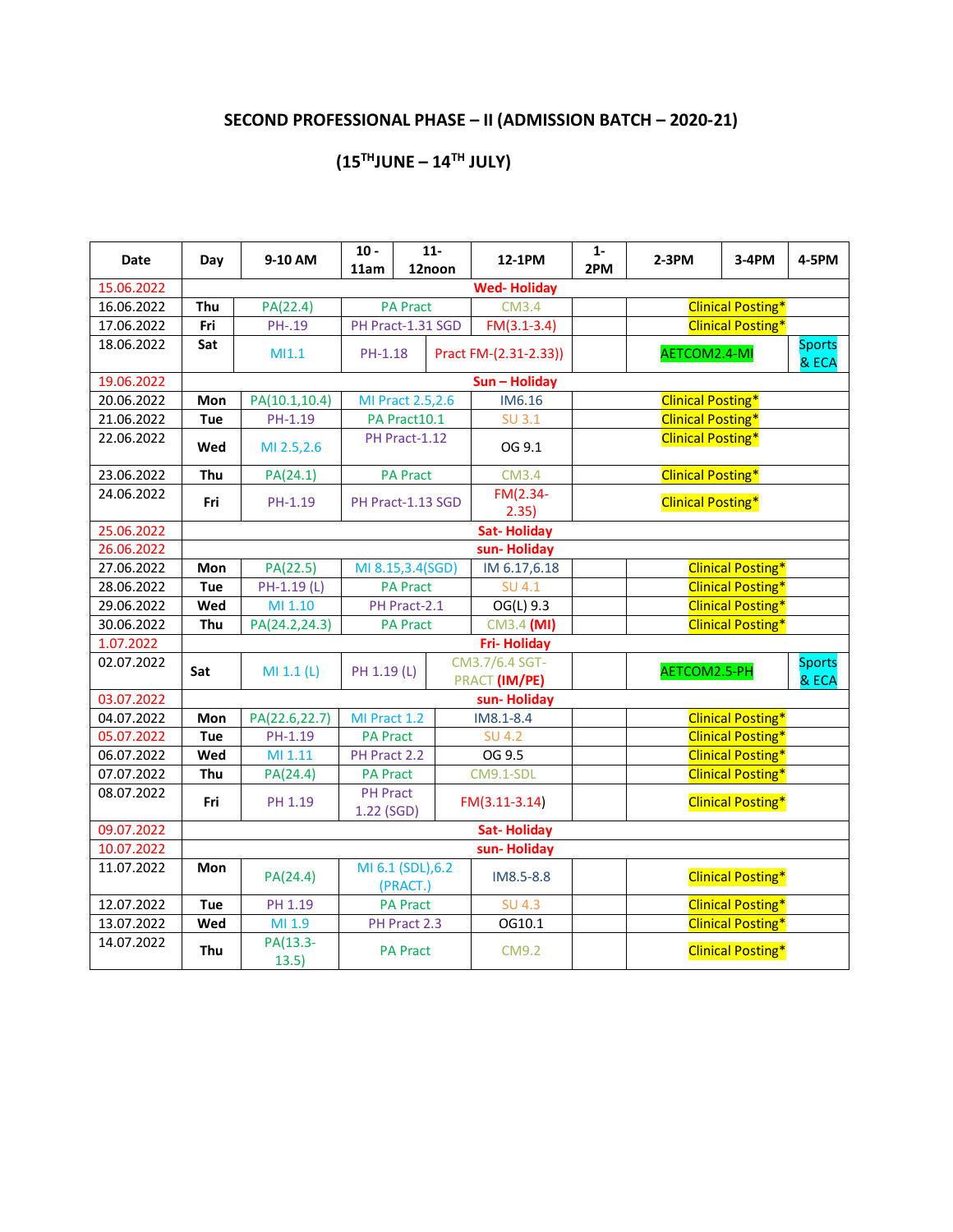## **SECOND PROFESSIONAL PHASE – II (ADMISSION BATCH – 2020-21)**

### **(15THJULY – 14 TH AUGUST)**

| Date       | Day | 9-10 AM               | $10 -$<br>11am              | 11-12noon                           | 12-1PM                        | $1-2PM$ | $2-3PM$                  | 3-4PM                    | 4-5PM                   |  |  |
|------------|-----|-----------------------|-----------------------------|-------------------------------------|-------------------------------|---------|--------------------------|--------------------------|-------------------------|--|--|
| 15.07.2022 | Fri | PH 1.19<br>(L)        |                             | PH Pract 1.23 SGD                   | FM(3.15-3.17)                 |         |                          | <b>Clinical Posting*</b> |                         |  |  |
| 16.07.2022 | Sat | MI 1.6 (L)            | PH-1.19L                    |                                     | PractFM- (3.5-3.8)            |         | AETCOM2.4-MI             |                          | <b>Sports &amp; ECA</b> |  |  |
| 17.07.2022 |     |                       |                             |                                     | Sun - Holiday                 |         |                          |                          |                         |  |  |
| 18.07.2022 | Mon | PA(29.1)              |                             | MI 2.4 (SGD), 2.3, 8.15<br>(PRACT.) | IM9.1,9.2                     |         |                          | <b>Clinical Posting*</b> |                         |  |  |
| 19.07.2022 | Tue | PH 1.19 L             |                             | <b>PA Pract</b>                     | SU 6.1                        |         | <b>Clinical Posting*</b> |                          |                         |  |  |
| 20.07.2022 | Wed | MI 1.1 (L)            |                             | PH Pract 2.4                        | OG(L) 10.2                    |         |                          | <b>Clinical Posting*</b> |                         |  |  |
| 21.07.2022 | Thu | PA(29.2)              |                             | <b>PA Pract</b>                     | <b>CM9.3</b>                  |         |                          | <b>Clinical Posting*</b> |                         |  |  |
| 22.07.2022 | Fri | PH 1.20<br><b>SGD</b> |                             | PH Pract 1.21 SGD                   | FM(3.18-3.20                  |         |                          | <b>Clinical Posting*</b> |                         |  |  |
| 23.07.2022 |     |                       |                             |                                     | <b>Sat-Holiday</b>            |         |                          |                          |                         |  |  |
| 24.07.2022 |     |                       |                             |                                     | sun-Holiday                   |         |                          |                          |                         |  |  |
| 25.07.2022 | Mon | PA(31.2)              |                             | MI 2.4 (SGD), 2.3, 8.15<br>(PRACT.) | IM9.1,9.2                     |         |                          | <b>Clinical Posting*</b> |                         |  |  |
| 26.07.2022 | Tue | PH 1.24               |                             | <b>PA Pract</b>                     | <b>SU 6.2</b>                 |         | <b>Clinical Posting*</b> |                          |                         |  |  |
| 27.07.2022 | Wed | MI 1.1                |                             | PH Pract 2.4                        | OG 10.2                       |         |                          | <b>Clinical Posting*</b> |                         |  |  |
| 28.07.2022 | Thu | PA(29.3)              |                             | <b>PA Pract</b>                     | CM9.4-SDL                     |         |                          | <b>Clinical Posting*</b> |                         |  |  |
| 29.07.2022 | Fri | PH 1.24               |                             | PH Pract SDL                        | FM (3.23-3.25)                |         |                          | <b>Clinical Posting*</b> |                         |  |  |
| 30.07.2022 | Sat | MI<br>1.2, 1.1        | PH1.24                      |                                     | PractFM (3.21-3.22)           |         | AETCOM2.5-PH-SDL         |                          | Sports & ECA            |  |  |
| 31.07.2022 |     |                       |                             |                                     | sun-Holiday                   |         |                          |                          |                         |  |  |
| 01.08.2022 | Mon | PA 31.3               |                             | MI Pract 6.3,8.15,1.2               | <b>IM</b><br>15.1, 15.3, 15.6 |         |                          | <b>Clinical Posting*</b> |                         |  |  |
| 02.08.2022 | Tue | PH 1.19               |                             | PA Pract 33.1                       | SU 15.1                       |         |                          | <b>Clinical Posting*</b> |                         |  |  |
| 03.08.2022 | Wed | MI 6.1                |                             | PH Pract 3.2                        | OG 24.1                       |         |                          | <b>Clinical Posting*</b> |                         |  |  |
| 04.08.2022 | Thu | PA 28.8               |                             | <b>PA Pract</b>                     | <b>CM 3.4</b>                 |         |                          | <b>Clinical Posting*</b> |                         |  |  |
| 05.08.2022 | Fri | PH 1.19               |                             | PH Pract 1.32 SGD                   | FM(2.26)                      |         |                          | <b>Clinical Posting*</b> |                         |  |  |
| 06.08.2022 | Sat | MI 5.1                | PH<br>1.18                  |                                     | <b>CM3.7/6.1 SGT- PRACT</b>   |         | AETCOM2.6-PH             |                          | Sports & ECA            |  |  |
| 07.08.2022 |     |                       |                             |                                     | sun-Holiday                   |         |                          |                          |                         |  |  |
| 08.08.2022 | Mon | PA 32.1               | MI Pract 6.3                |                                     | IM 15.10,15.16                |         |                          | <b>Clinical Posting*</b> |                         |  |  |
| 09.08.2022 |     |                       |                             |                                     | <b>Tue-Holiday</b>            |         |                          |                          |                         |  |  |
| 10.08.2022 | Wed | MI 7.3                | PH Pract 3.2                |                                     | OG 24.01                      |         |                          | <b>Clinical Posting*</b> |                         |  |  |
| 11.08.2022 |     |                       |                             |                                     | Thu-Holiday                   |         |                          |                          |                         |  |  |
| 12.08.2022 | Fri | PH 1.41               | PH Pract 1.33<br><b>SGD</b> |                                     | FM(2.27)                      |         |                          | <b>Clinical Posting*</b> |                         |  |  |
| 13.08.2022 |     |                       |                             |                                     | <b>Sat-Holiday</b>            |         |                          |                          |                         |  |  |
| 14.08.2022 |     |                       |                             |                                     | sun-Holiday                   |         |                          |                          |                         |  |  |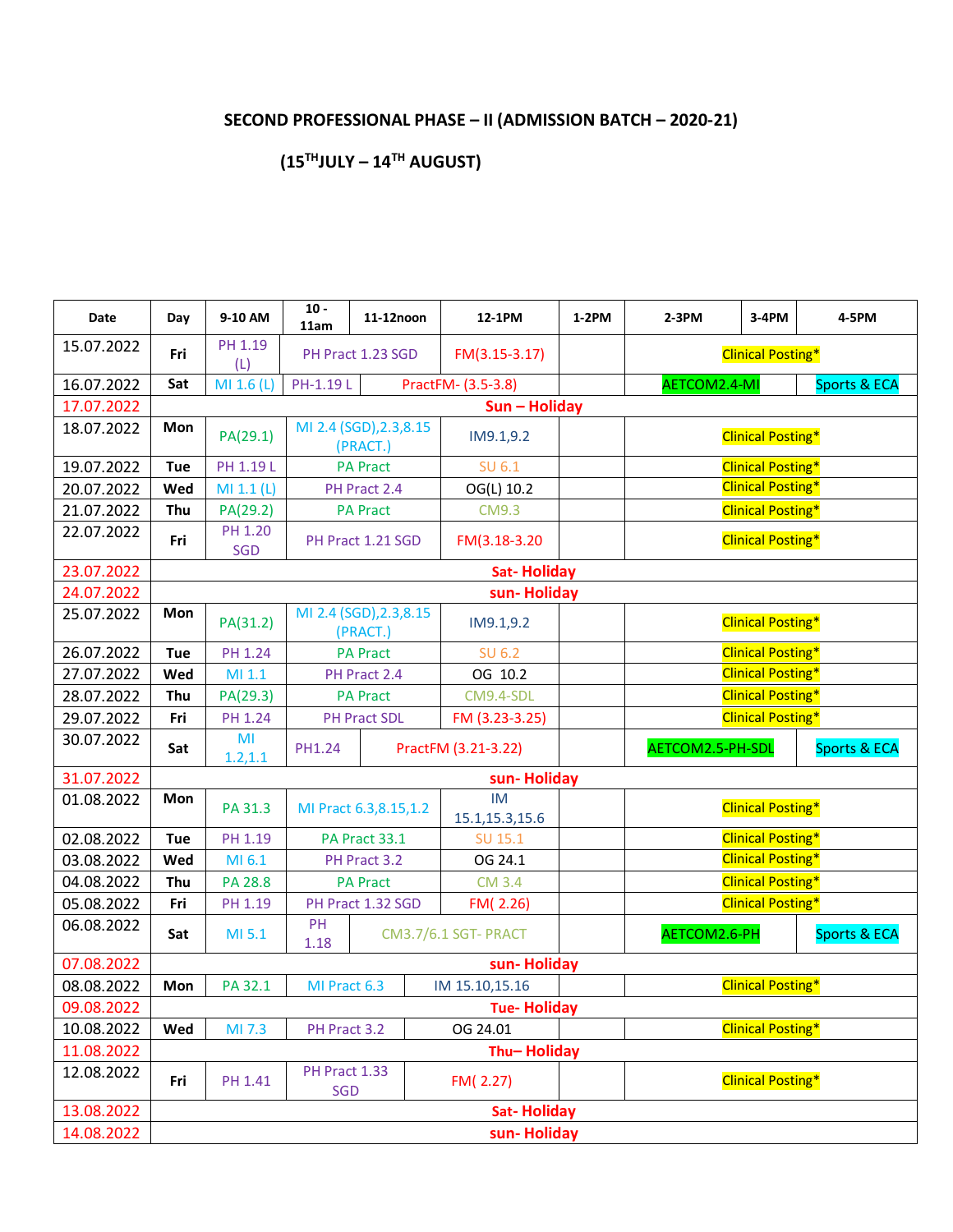| Date       | Day        | 9-10 AM         | $10 -$<br>11am | 11-12noon         | 12-1PM                                       | $1-2PM$         | $2-3PM$                                                        | 3-4PM                    | 4-5PM                  |
|------------|------------|-----------------|----------------|-------------------|----------------------------------------------|-----------------|----------------------------------------------------------------|--------------------------|------------------------|
| 15.08.2022 |            |                 |                |                   | <b>Mon-Holiday</b>                           |                 |                                                                |                          |                        |
| 16.08.2022 | Tue        | PH 1.19         |                | PA Pract 33.1     | SU 15.1                                      |                 |                                                                | <b>Clinical Posting*</b> |                        |
| 17.08.2022 | Wed        | MI 7.3          |                | PH Pract 3.2      | OG 24.01                                     |                 |                                                                | <b>Clinical Posting*</b> |                        |
| 18.08.2022 |            |                 |                |                   | <b>Thu-Holiday</b>                           |                 |                                                                |                          |                        |
| 19.08.2022 | Fri        | PH 1.41         |                | PH Pract 1.33 SGD | FM(2.27)                                     |                 |                                                                | <b>Clinical Posting*</b> |                        |
| 20.08.2022 | Sat        | MI 1.1          | PH 1.25        |                   | <b>FM 3.26</b>                               |                 | AETCOM2.6-PH                                                   |                          | Sports &<br><b>ECA</b> |
| 21.08.2022 |            |                 |                |                   | sun-Holiday                                  |                 |                                                                |                          |                        |
|            |            |                 |                |                   | <b>DIABETES BLOCK</b>                        |                 |                                                                |                          |                        |
| 22.08.2022 | Mon        | PA 32.4         |                | MI PRACT-6.1      | IM 11.1,11.2                                 |                 |                                                                | <b>Clinical Posting*</b> |                        |
| 23.08.2022 | Tue        | PH 1.36         |                | <b>PA PRACT</b>   | SU 17.1                                      |                 |                                                                | <b>Clinical Posting*</b> |                        |
| 24.08.2022 | Wed        | MI<br>4.1,43    |                | PH PRACT 5.2      | OG 12.3                                      |                 |                                                                | <b>Clinical Posting*</b> |                        |
| 25.08.2022 | Thu        | PA<br>33.2,33.3 |                | <b>PA PRACT</b>   | CM 8.2,8.7                                   |                 |                                                                | <b>Clinical Posting*</b> |                        |
| 26.08.2022 | Fri        | PH 1.36         |                | PH PRACT 1.36     | <b>FM 3.3</b>                                |                 | <b>Clinical Posting*</b>                                       |                          |                        |
| 27.08.2022 |            |                 |                |                   | <b>Sat-Holiday</b>                           |                 |                                                                |                          |                        |
| 28.08.2022 |            |                 |                |                   | sun-Holiday                                  |                 |                                                                |                          |                        |
| 29.08.2022 | Mon        | PA 32.4         |                | MI PRACT-6.1      | IM 11.3,11.4                                 |                 |                                                                | <b>Clinical Posting*</b> |                        |
| 30.08.2022 | Tue        | PH 1.36         |                | <b>PA PRACT</b>   | SU 17.3                                      |                 |                                                                | <b>Clinical Posting*</b> |                        |
| 31.08.2022 |            |                 |                |                   | <b>Wed-Holiday</b>                           |                 |                                                                |                          |                        |
| 01.09.2022 |            |                 |                |                   | <b>Thu-Holiday</b>                           |                 |                                                                |                          |                        |
| 02.09.2022 | Fri        |                 |                |                   |                                              | <b>REVISION</b> |                                                                |                          |                        |
| 03.09.2022 | Sat        |                 |                |                   |                                              |                 |                                                                |                          |                        |
| 04.09.2022 |            |                 |                |                   | sun-Holiday                                  |                 |                                                                |                          |                        |
| 05.09.2022 | Mon        |                 |                |                   |                                              |                 | 2 <sup>nd</sup> internal examination PATHOLOGY, MICROBIOLOGY & |                          |                        |
| 06.09.2022 | <b>Tue</b> |                 |                |                   | <b>PHARMACOLOGY (Theory &amp; Practical)</b> |                 |                                                                |                          |                        |
| 07.09.2022 | Wed        |                 |                |                   |                                              |                 |                                                                |                          |                        |
| 08.09.2022 | Thu        |                 |                |                   |                                              |                 | 1st internal examination COMMUNITY MEDICINE& FMT               |                          |                        |
| 09.09.2022 | Fri        |                 |                |                   | (Theory & Practical)                         |                 |                                                                |                          |                        |
| 10.09.2022 |            |                 |                |                   | <b>Sat-Holiday</b>                           |                 |                                                                |                          |                        |
| 11.09.2022 |            |                 |                |                   | sun-Holiday                                  |                 |                                                                |                          |                        |
| 12.09.2022 | Mon        | PA(18.1)        |                | MI Pract 1.2,1.1  | IM16.6,16.11,1<br>6.12,16.13                 |                 |                                                                | <b>Clinical Posting*</b> |                        |
| 13.09.2022 | Tue        | PH 1.28(L)      |                | <b>PA Pract</b>   | SU 8.2 (VI-<br><b>FM, AETCOM)</b>            |                 |                                                                | <b>Clinical Posting*</b> |                        |
| 14.09.2022 | Wed        | MI 8.1 (L)      |                | PH Pract 3.1      | OG(L) 12.3<br>(IM)                           |                 |                                                                | <b>Clinical Posting*</b> |                        |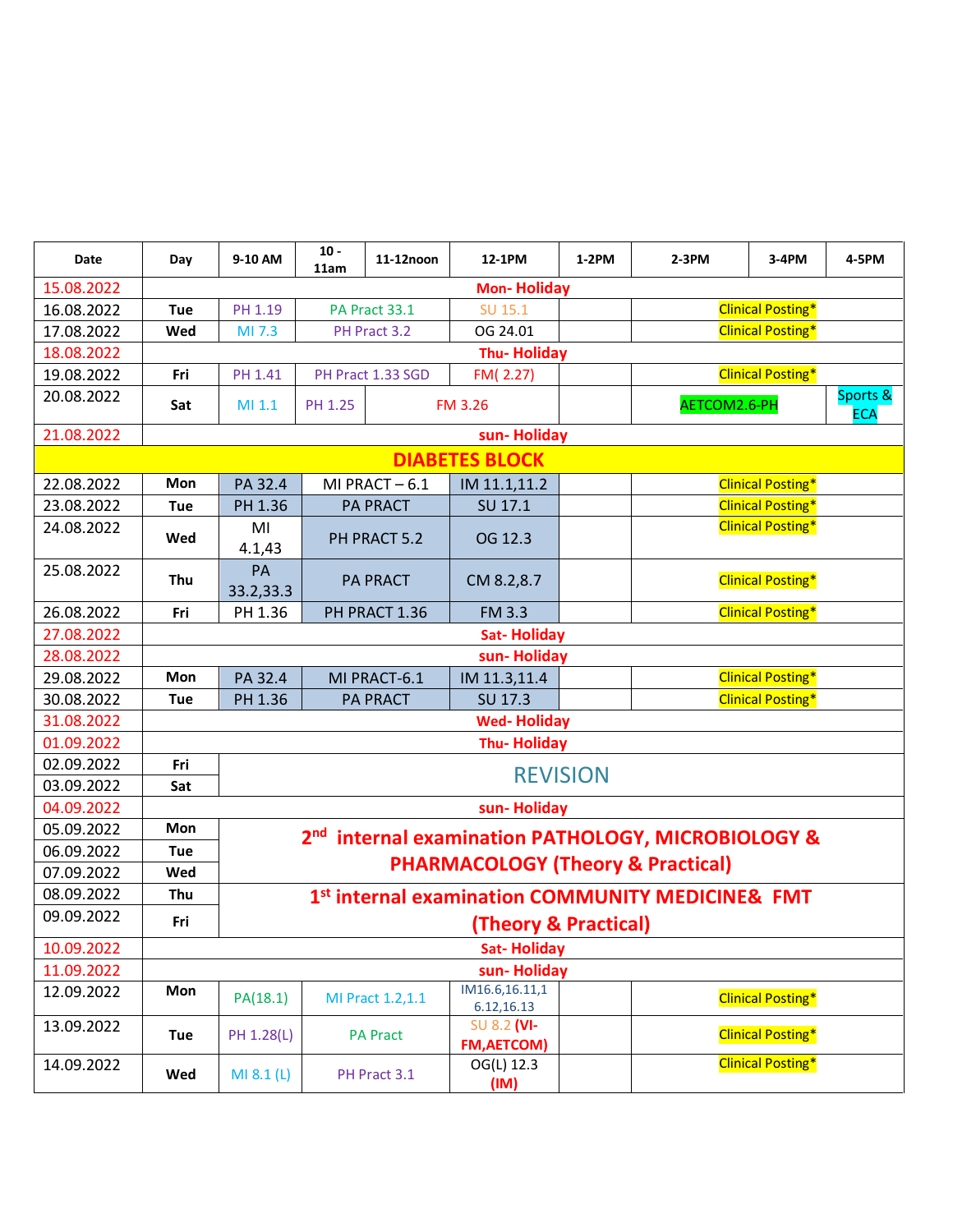| Date       | Day        | 9-10 AM                    | $10 -$<br>11am | 11-12noon                         | 12-1PM                            | $1 -$<br>2PM | $2-3PM$                  | 3-4PM                    | 4-5PM                   |  |  |
|------------|------------|----------------------------|----------------|-----------------------------------|-----------------------------------|--------------|--------------------------|--------------------------|-------------------------|--|--|
| 15.09.2022 | Thu        | PA(18.2)                   |                | <b>PA Pract</b>                   | CM14.1,14.2-SDL                   |              |                          | <b>Clinical Posting*</b> |                         |  |  |
| 16.09.2022 | Fri        | PH 1.29(L)                 |                | <b>PH Pract SDL</b>               | $FM((7.1) - SDL)$                 |              |                          | <b>Clinical Posting*</b> |                         |  |  |
| 17.09.2022 | Sat        | MI 1.2                     | PH 1.25        |                                   | <b>FM 3.27</b>                    |              |                          | AETCOM2.6-PH             | <b>Sports &amp; ECA</b> |  |  |
| 18.09.2022 |            |                            |                |                                   | sun-Holiday                       |              |                          |                          |                         |  |  |
| 19.09.2022 | Mon        | PA(16.5,16.6)              |                | MI Pract 1.1,1.2                  | IM9.12,9.17,9.18                  |              | <b>Clinical Posting*</b> |                          |                         |  |  |
| 20.09.2022 | Tue        | PH 1.26(L)                 |                | <b>PA Pract</b>                   | <b>SU 7.2 (VI-CM)</b>             |              |                          | <b>Clinical Posting*</b> |                         |  |  |
| 21.09.2022 | Wed        | MI 2.4, 2.3, 8.15<br>(SGD) |                | PH Pract 3.1                      | OG(L) 12.1                        |              |                          | <b>Clinical Posting*</b> |                         |  |  |
| 22.09.2022 | Thu        | PA(16.7)                   |                | <b>PA Pract</b>                   | CM9.6-SDL                         |              |                          | <b>Clinical Posting*</b> |                         |  |  |
| 23.09.2022 | Fri        | PH 1.26(L)                 |                | PH Pract 1.33 SGD                 | FM(3.30)                          |              |                          | <b>Clinical Posting*</b> |                         |  |  |
| 24.09.2022 |            |                            |                |                                   | <b>Sat-Holiday</b>                |              |                          |                          |                         |  |  |
| 25.09.2022 |            |                            |                |                                   | sun-Holiday                       |              |                          |                          |                         |  |  |
| 26.09.2022 | Mon        | PA(17.1)(IM)               |                | MI Pract 1.1, 2.7, 8.15           | $IM16.1,-16.3$                    |              |                          | <b>Clinical Posting*</b> |                         |  |  |
| 27.09.2022 | <b>Tue</b> | PH 1.27(L)                 |                | <b>PA Pract</b>                   | SU 8.1 (VI-<br><b>FM, AETCOM)</b> |              | <b>Clinical Posting*</b> |                          |                         |  |  |
| 28.09.2022 | Wed        | MI 3.3 (L)                 |                | PH Pract 3.1                      | OG(L) 12.2 (IM)                   |              |                          | <b>Clinical Posting*</b> |                         |  |  |
| 29.09.2022 | Thu        | PA(17.2)                   |                | <b>PA Pract</b>                   | <b>CM9.7</b>                      |              |                          | <b>Clinical Posting*</b> |                         |  |  |
| 30.09.2022 | Fri        | PH 1.27(L)                 |                | PH Pract 1.34 SGD                 | FM(3.31)                          |              |                          | <b>Clinical Posting*</b> |                         |  |  |
| 01.10.2022 | Sat        | MI 1.3, 1.1(SGD)           | PH 1.34<br>SGD |                                   | <b>CM3.8/9.5 SGT- PRACT</b>       |              |                          | AETCOM2.7-FMT-SDL        | <b>Sports &amp; ECA</b> |  |  |
| 02.10.2022 |            |                            |                |                                   | sun-Holiday                       |              |                          |                          |                         |  |  |
| 03.10.2022 |            |                            |                |                                   | <b>Mon-Holiday</b>                |              |                          |                          |                         |  |  |
| 04.10.2022 |            |                            |                |                                   | <b>Tue-Holiday</b>                |              |                          |                          |                         |  |  |
| 05.10.2022 |            |                            |                |                                   | <b>Wed-Holiday</b>                |              |                          |                          |                         |  |  |
| 06.10.2022 | Thu        | PA(17.2)                   |                | <b>PA Pract</b>                   | <b>CM9.7</b>                      |              |                          | <b>Clinical Posting*</b> |                         |  |  |
| 07.10.2022 | Fri        | PH 1.27(L)                 |                | PH Pract 1.34 SGD                 | FM(3.31)                          |              |                          | <b>Clinical Posting*</b> |                         |  |  |
| 08.10.2022 |            |                            |                |                                   | <b>Sat-Holiday</b>                |              |                          |                          |                         |  |  |
| 09.10.2022 |            |                            |                |                                   | sun-Holiday                       |              |                          |                          |                         |  |  |
| 10.10.2022 | Mon        | PA(19.1,19.2)(SU)          |                | MI 1.1<br>(SGD)3.8,8.15, (PRACT.) | IM16.14,16.15                     |              |                          | <b>Clinical Posting*</b> |                         |  |  |
| 11.10.2022 | <b>Tue</b> | PH 1.29(L)                 |                | <b>PA Pract</b>                   | SU 8.3(VI-<br><b>FM, AETCOM)</b>  |              |                          | <b>Clinical Posting*</b> |                         |  |  |
| 12.10.2022 | Wed        | MI 1.1 (L)                 |                | PH Pract 3.2                      | OG(L) 12.4 (IM)                   |              |                          | <b>Clinical Posting*</b> |                         |  |  |
| 13.10.2022 | Thu        | PA(19.3) (SU)              |                | <b>PA Pract</b>                   | CM14.3                            |              |                          | <b>Clinical Posting*</b> |                         |  |  |
| 14.10.2022 | Fri        | PH 1.29(L)                 |                | <b>PH Pract SDL</b>               | $FM((7.1) - SDL)$                 |              | <b>Clinical Posting*</b> |                          |                         |  |  |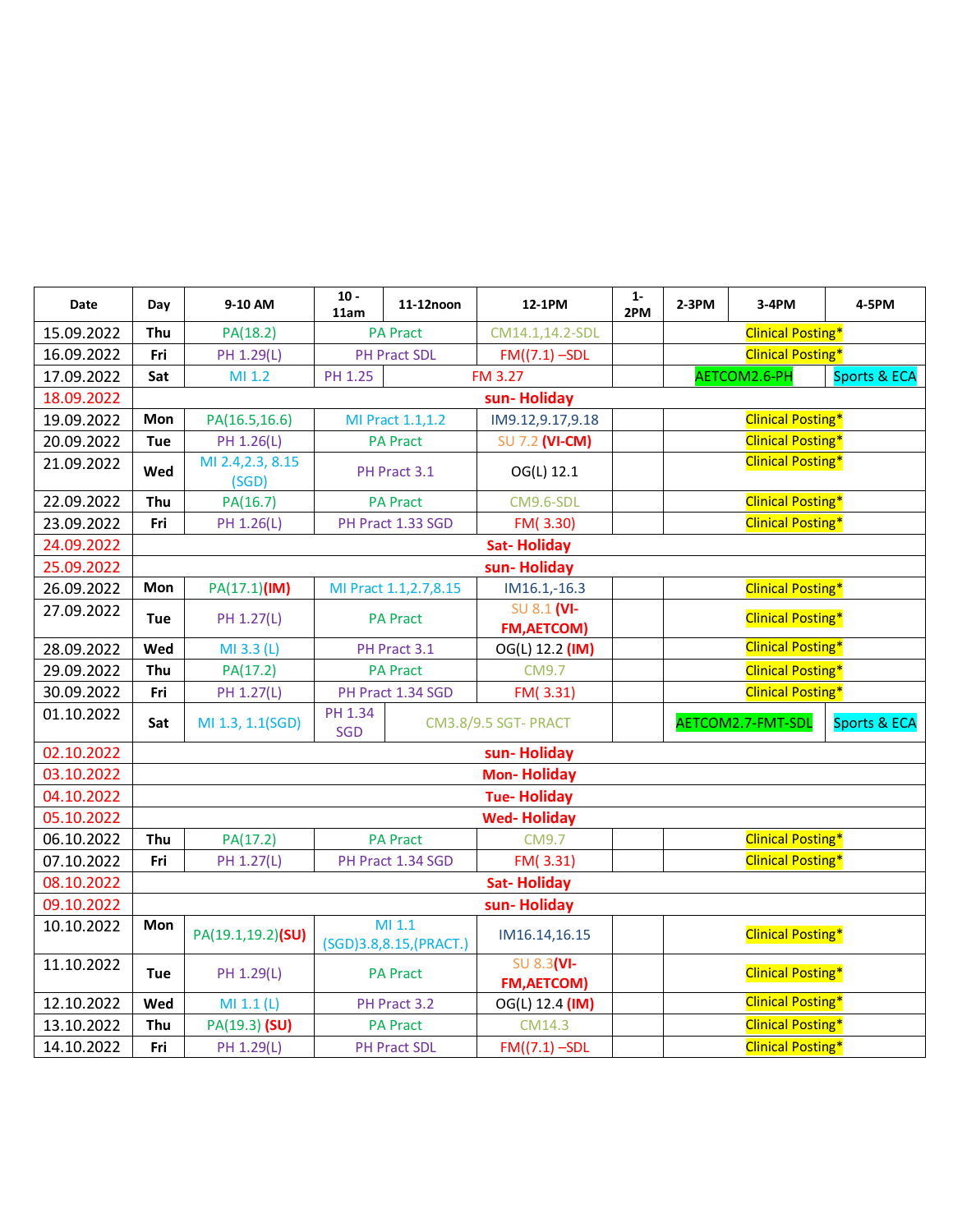## **SECOND PROFESSIONAL PHASE – II (ADMISSION BATCH – 2020-21)**

#### **(15THOCTOBER – 14 TH NOVEMBER)**

| Date       | Day        | 9-10 AM                                     | $10 -$<br>11am       | $11-$<br>12noon             | 12-1PM                      | 1-2PM | $2-3PM$           | 3-4PM                    | 4-5PM                  |
|------------|------------|---------------------------------------------|----------------------|-----------------------------|-----------------------------|-------|-------------------|--------------------------|------------------------|
| 15.10.2022 | Sat        | MI 1.1 (SGD)                                | PH<br>1.28(L)        |                             | <b>FM3.32.3.33 PRACT</b>    |       | AETCOM2.7-FMT     |                          | Sports &<br><b>ECA</b> |
| 16.10.2022 |            |                                             |                      |                             | sun-Holiday                 |       |                   |                          |                        |
| 17.10.2022 | Mon        | PA(19.6,19.7)                               | 4.1,4.3,8.15         | <b>MI Pract</b>             | IM16.16,16.17               |       |                   | <b>Clinical Posting*</b> |                        |
| 18.10.2022 | <b>Tue</b> | PH 1.35(L)                                  |                      | <b>PA Pract</b>             | <b>SU 14.2</b>              |       |                   | <b>Clinical Posting*</b> |                        |
| 19.10.2022 | Wed        | MI 2.5,2.1 (IM 1.3,<br>1.9), PA (27.4,27.6) |                      | PH Pract 3.4                | OG(L)12.6(IM)               |       |                   | <b>Clinical Posting*</b> |                        |
| 20.10.2022 | Thu        | PA(20.1)                                    |                      | <b>PA Pract</b>             | CM11.4                      |       |                   | <b>Clinical Posting*</b> |                        |
| 21.10.2022 | Fri        | <b>PH 1.32-SGD</b>                          | PH Pract 1.34<br>SGD |                             | MI 3.1 L                    |       |                   | <b>Clinical Posting*</b> |                        |
| 22.10.2022 |            |                                             |                      |                             | <b>Sat-Holiday</b>          |       |                   |                          |                        |
| 23.10.2022 |            |                                             |                      |                             | sun-Holiday                 |       |                   |                          |                        |
| 24.10.2022 |            |                                             |                      |                             | <b>Mon-Holiday</b>          |       |                   |                          |                        |
| 25.10.2022 | Tue        | PH 1.30(L)                                  |                      | <b>PA Pract</b>             | SU14.1(VI-MI)               |       |                   | <b>Clinical Posting*</b> |                        |
| 26.10.2022 | Wed        | MI 2.7 (L)(IM 6.4)                          |                      | PH Pract 3.3                | OG(L) 12.5 (IM)             |       |                   | <b>Clinical Posting*</b> |                        |
| 27.10.2022 | Thu        | PA(19.4,19.5)<br>(SU)                       |                      | <b>PA Pract</b>             | CM11.3                      |       |                   | <b>Clinical Posting*</b> |                        |
| 28.10.2022 | Fri        | <b>PH 1.36-SGD</b>                          | PH Pract 1.34<br>SGD |                             | MI 3.1                      |       |                   | <b>Clinical Posting*</b> |                        |
| 29.10.2022 | Sat        | MI 4.1,4.2,4.3                              | PH 1.36(L)           |                             | PractFM-1.9                 |       | AETCOM2.8-FMT     |                          | Sports &<br><b>ECA</b> |
| 30.10.2022 |            |                                             |                      |                             | sun-Holiday                 |       |                   |                          |                        |
| 31.10.2022 | Mon        | PA(21.1-21.3)(PE)                           |                      | MI Pract 1.2,4.3            | IM17.1,17.6,                |       |                   | <b>Clinical Posting*</b> |                        |
| 01.11.2022 | Tue        | PH 1.36(L)                                  |                      | <b>PA Pract</b>             | <b>SU 14.3</b>              |       |                   | <b>Clinical Posting*</b> |                        |
| 02.11.2022 | Wed        | MI 1.1(L)                                   |                      | PH Pract 3.5                | OG(L)12.7(IM)               |       |                   | <b>Clinical Posting*</b> |                        |
| 03.11.2022 | Thu        | PA(21.4-21.5)<br>(IM)                       |                      | <b>PA Pract</b>             | CM11.5                      |       |                   | <b>Clinical Posting*</b> |                        |
| 04.11.2022 | Fri        | PH 1.36(L)                                  |                      | PH Pract 1.34<br><b>SGD</b> | MI 3.1(SGD)                 |       |                   | <b>Clinical Posting*</b> |                        |
| 05.11.2022 | Sat        | MI 1.3, 1.1(SGD)                            | <b>PH 1.34 SGD</b>   |                             | <b>CM3.8/9.5 SGT- PRACT</b> |       | AETCOM2.7-FMT-SDL |                          | Sports &<br><b>ECA</b> |
| 06.11.2022 |            |                                             |                      |                             | sun-Holiday                 |       |                   |                          |                        |
| 07.11.2022 | Mon        | PA(22.1-<br>22.2) (OG)                      |                      | MI Pract 4.3                | IM17.10,17.11               |       |                   | <b>Clinical Posting*</b> |                        |
| 08.11.2022 |            |                                             |                      |                             | <b>Tue-Holiday</b>          |       |                   |                          |                        |
| 09.11.2022 | Wed        | MI 1.1 (SGD)                                |                      | PH Pract 3.6                | OG 12.8                     |       |                   | <b>Clinical Posting*</b> |                        |
| 10.11.2022 | Thu        | PA(22.5-22.7)(MI)                           |                      | <b>PA Pract</b>             | CM11.1,11.2-SDL             |       |                   | <b>Clinical Posting*</b> |                        |
| 11.11.2022 | Fri        | PH 1.37(L)                                  |                      | PH Pract-<br><b>SEMINAR</b> | $MI$ 3.1(L)                 |       |                   | <b>Clinical Posting*</b> |                        |
| 12.11.2022 |            |                                             |                      |                             | <b>Sat-Holiday</b>          |       |                   |                          |                        |
| 13.11.2022 |            |                                             |                      |                             | sun-Holiday                 |       |                   |                          |                        |